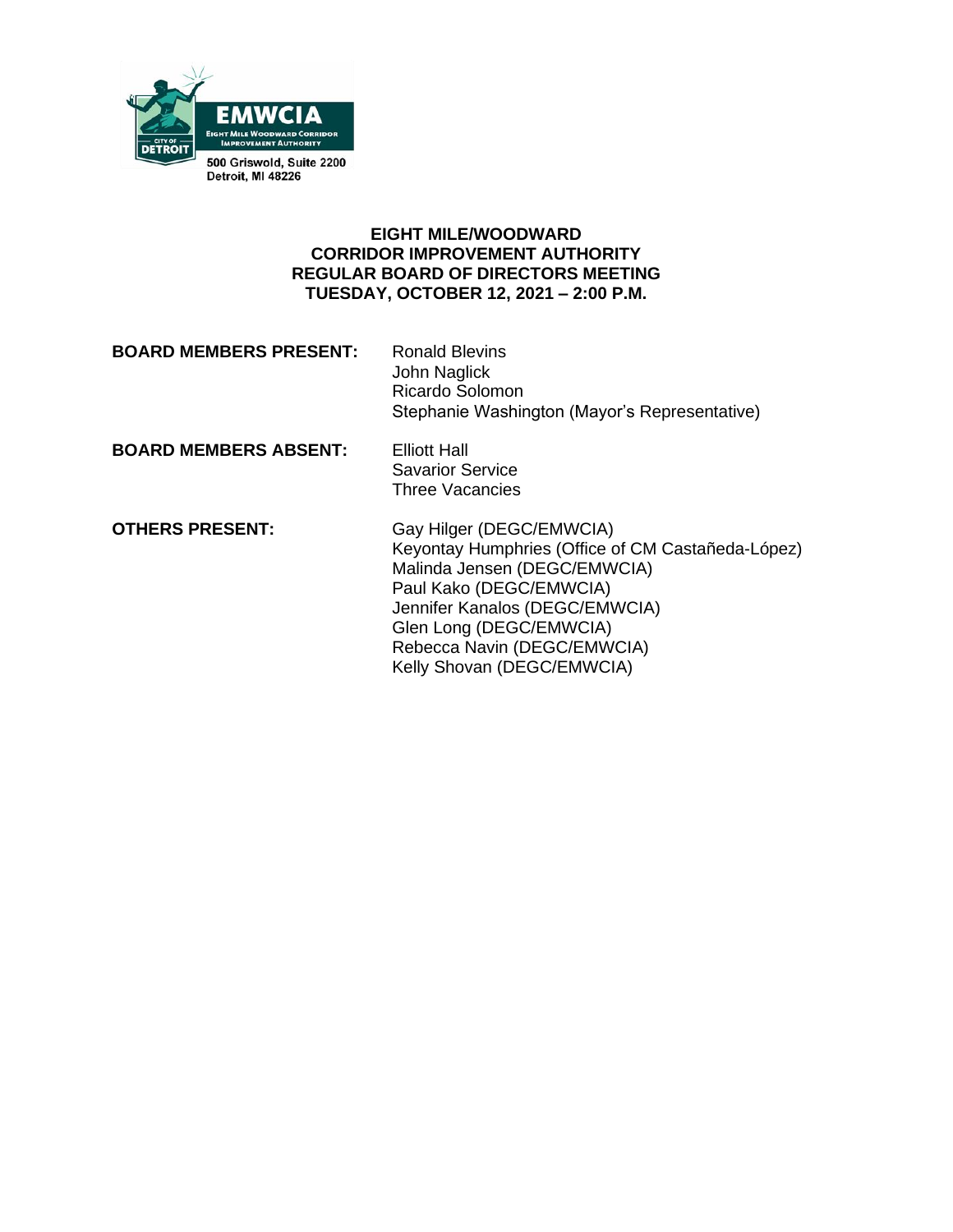

**MINUTES OF THE EIGHT MILE/WOODWARD CORRIDOR IMPROVEMENT AUTHORITY BOARD OF DIRECTORS REGULAR MEETING TUESDAY, OCTOBER 12, 2021 ZOOM VIRTUAL MEETING – 2:00 P.M.**

### **GENERAL**

### **Call to Order**

Chairperson Solomon called the Regular meeting of the Eight Mile/Woodward Corridor Improvement Authority Board of Directors to order at 2:04p.m. A roll call was conducted, and a quorum was established.

#### **Approval of Minutes**

Mr. Solomon asked if there were any additions, deletions or corrections to the minutes of the June 8. 2021 Regular Board meeting. Hearing none, Mr. Solomon called for a motion.

Mr. Naglick made a motion approving the minutes of the June 8, 2021 Regular Board meeting, as presented. Mr. Blevins seconded the motion. All were in favor with none opposed.

EMWCIA Resolution Code 21-10-02-29 was unanimously approved.

#### **Receipt of Treasurer's Reports**

Ms. Shovan reviewed the Treasurer's Report of Receipts and Disbursements for the months of April through June 2021. Mr. Solomon asked if there were questions. Hearing none, he called for a motion.

Mr. Naglick made a motion approving the Treasurer's Report for April through June 2021 and July through September 2021, as presented. Ms. Washington seconded the motion. All were in favor with none opposed.

EMWCIA Resolution Code 21-10-03-26 was unanimously approved.

Ms. Shovan continued to review the Treasurer's Report of Receipts and Disbursements for the months of July through September 2021. Mr. Solomon asked if there were questions. Hearing none, he called for a motion.

Mr. Naglick made a motion approving the Treasurer's Report for July through September 2021, as presented. Ms. Washington seconded the motion. All were in favor with none opposed.

EMWCIA Resolution Code and 21-10-03-27 was unanimously approved.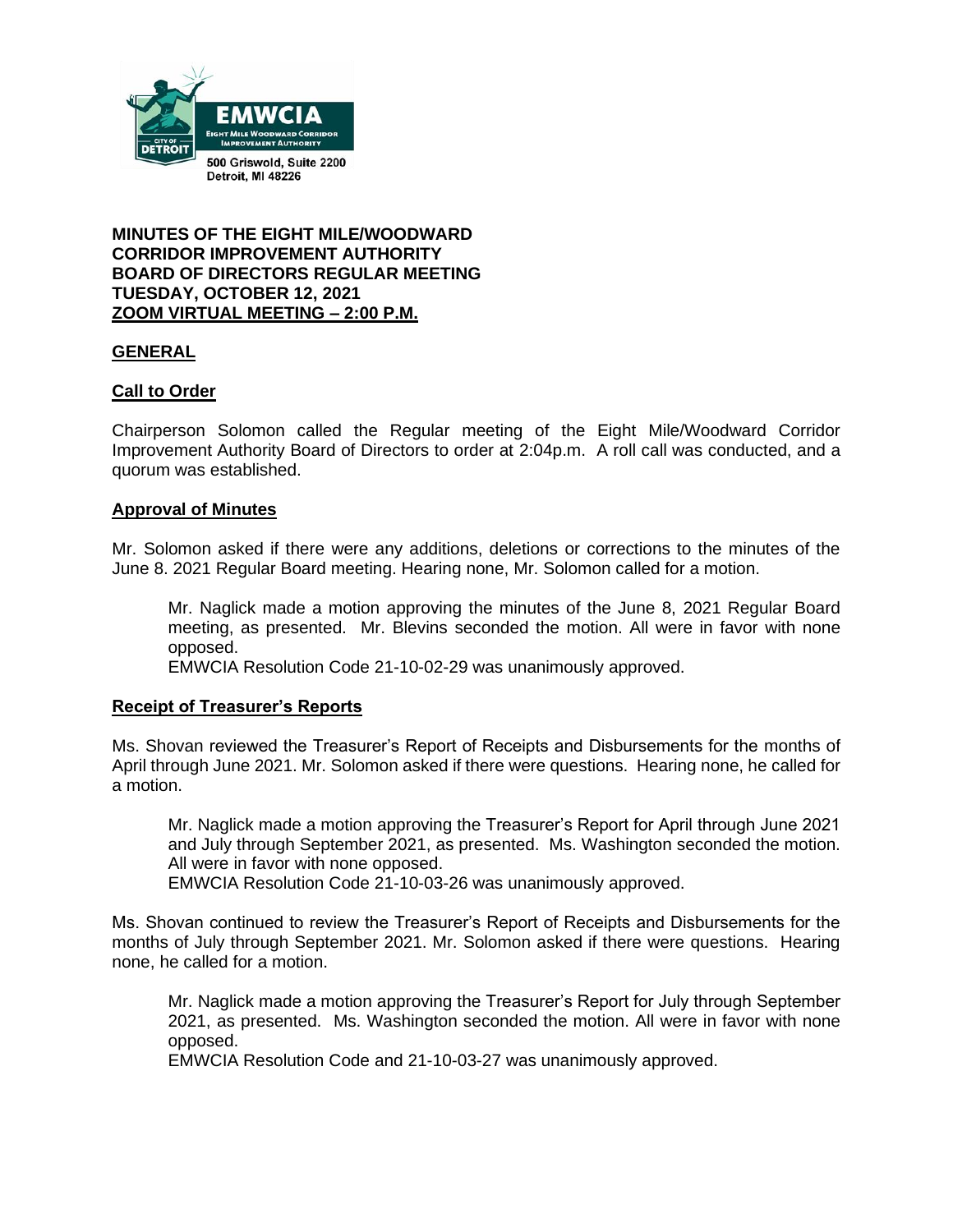

### **ADMINISTRATION**

### **EMWCIA Audited Financial Statements and Management Report as of June 30, 2021**

Ms. Kanalos reported that copies of the above-referenced materials were distributed to each Board member under separate cover on September 23, 2021.

The resolution included in the Board book indicates the Board's formal receipt of the EMWCIA Audited Financial Statements and Management Report as of June 30, 2021, with comparative totals as of June 30, 2020, as prepared by George Johnson and Company, Certified Public Accountants.

Mr. Naglick complemented Mr. Long, Ms. Shovan and the team for the clean audit, and thanked them for getting it done on time.

Mr. Solomon echoed Mr. Naglick's comments.

Mr. Solomon called for a motion.

Mr. Naglick made a motion to approve the Audited Financial Statements for FY 2020- 2021, as presented. Mr. Blevins seconded the motion. All were in favor with none opposed.

EMWCIA Resolution Code 21-10-01-81 was unanimously approved.

#### **PROJECTS**

None. **OTHER MATTERS**

None.

#### **PUBLIC COMMENT**

None.

#### **ADJOURNMENT**

Ms. Washington made a motion to adjourn the meeting. Mr. Naglick seconded the motion, and Mr. Solomon adjourned the meeting at 2:10 p.m.

**`**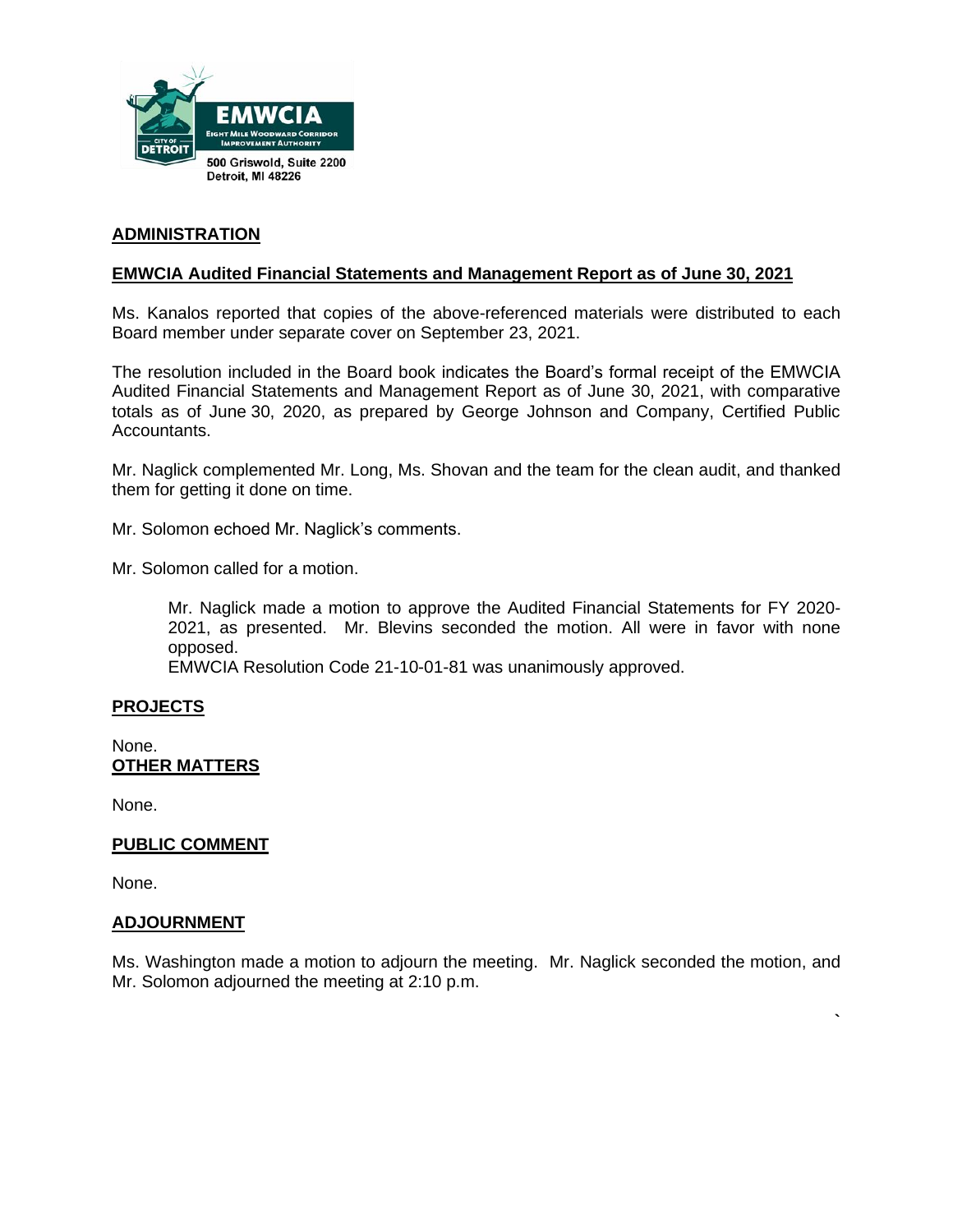

## **CODE EMWCIA 21-10-02-29**

## **APPROVAL OF MINUTES OF JUNE 8, 2021**

**RESOLVED**, that the minutes of the Regular meeting of June 8, 2021, are hereby approved and all actions taken by the Directors present at such meeting, as set forth in such minutes, are hereby in all respects ratified and approved as actions of the Eight Mile/Woodward Corridor Improvement Authority.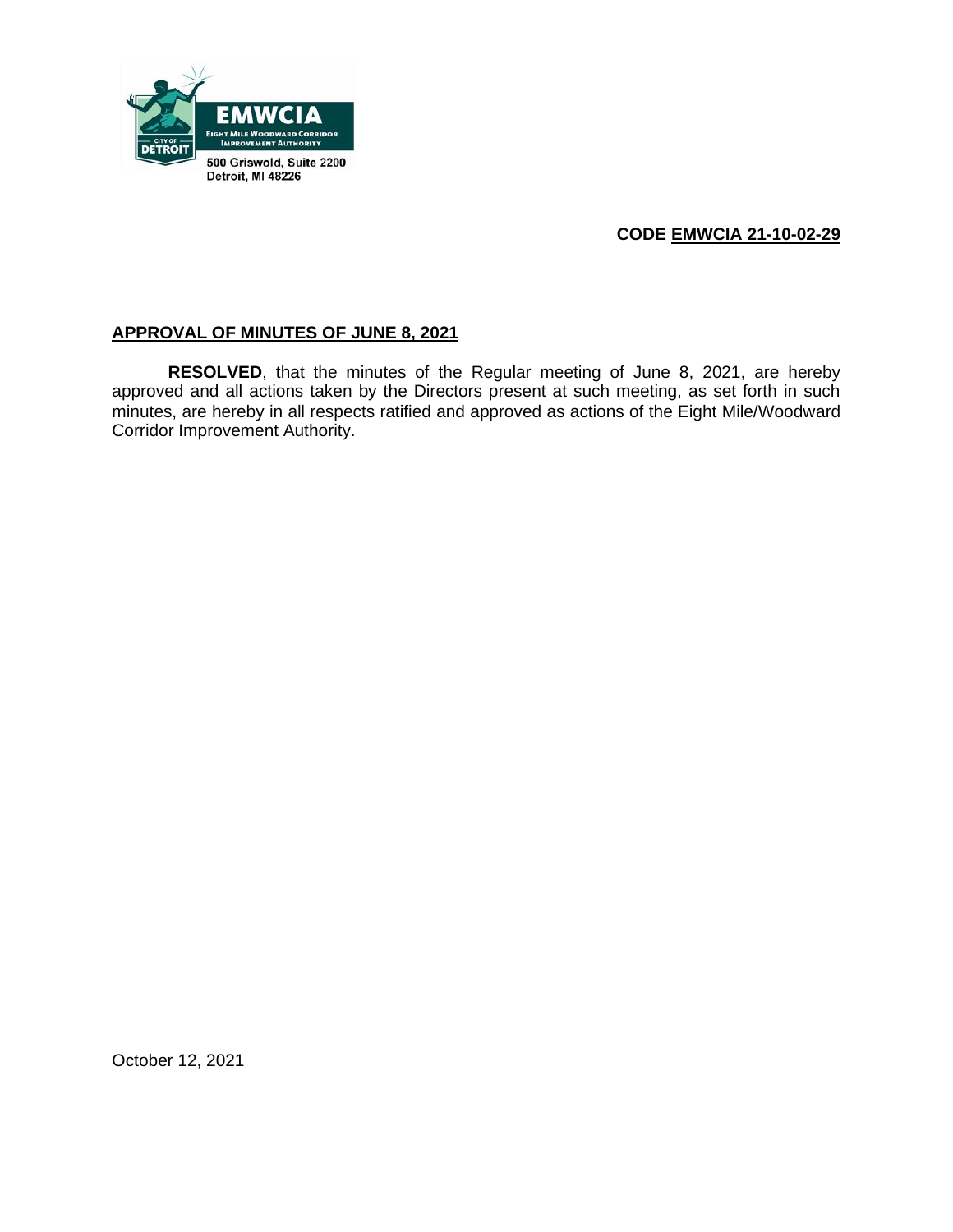

# **CODE EMWCIA 21-10-03-26**

## **RECEIPT OF TREASURER'S REPORT**

**RESOLVED** that the Treasurer's Report of Receipts and Disbursements for April through June 2021 as presented at this meeting, is hereby in all respects accepted as action of the Eight Mile/Woodward Corridor Improvement Authority.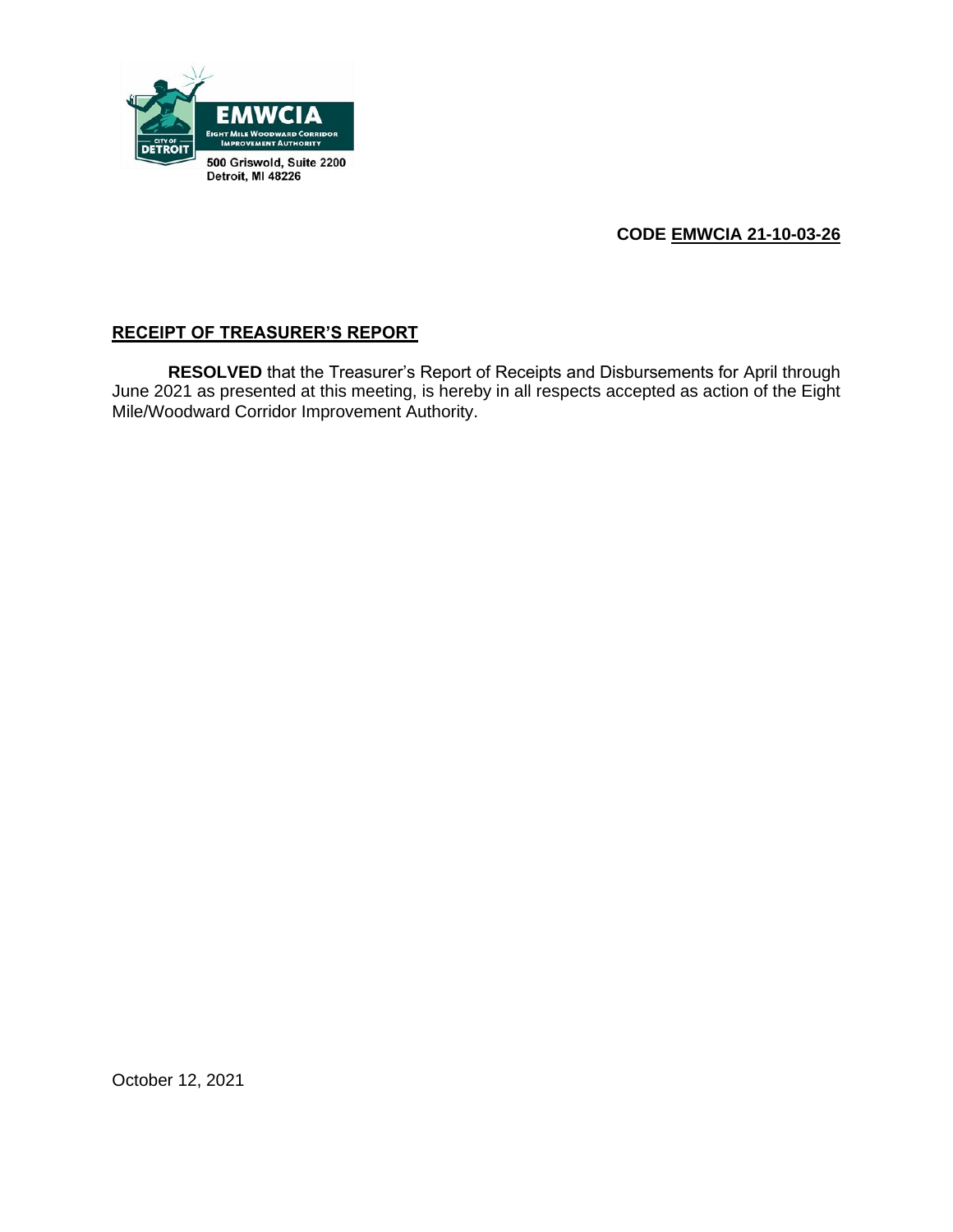

# **CODE EMWCIA 21-10-03-27**

## **RECEIPT OF TREASURER'S REPORT**

**RESOLVED** that the Treasurer's Report of Receipts and Disbursements for July through September 2021 as presented at this meeting, is hereby in all respects accepted as action of the Eight Mile/Woodward Corridor Improvement Authority.